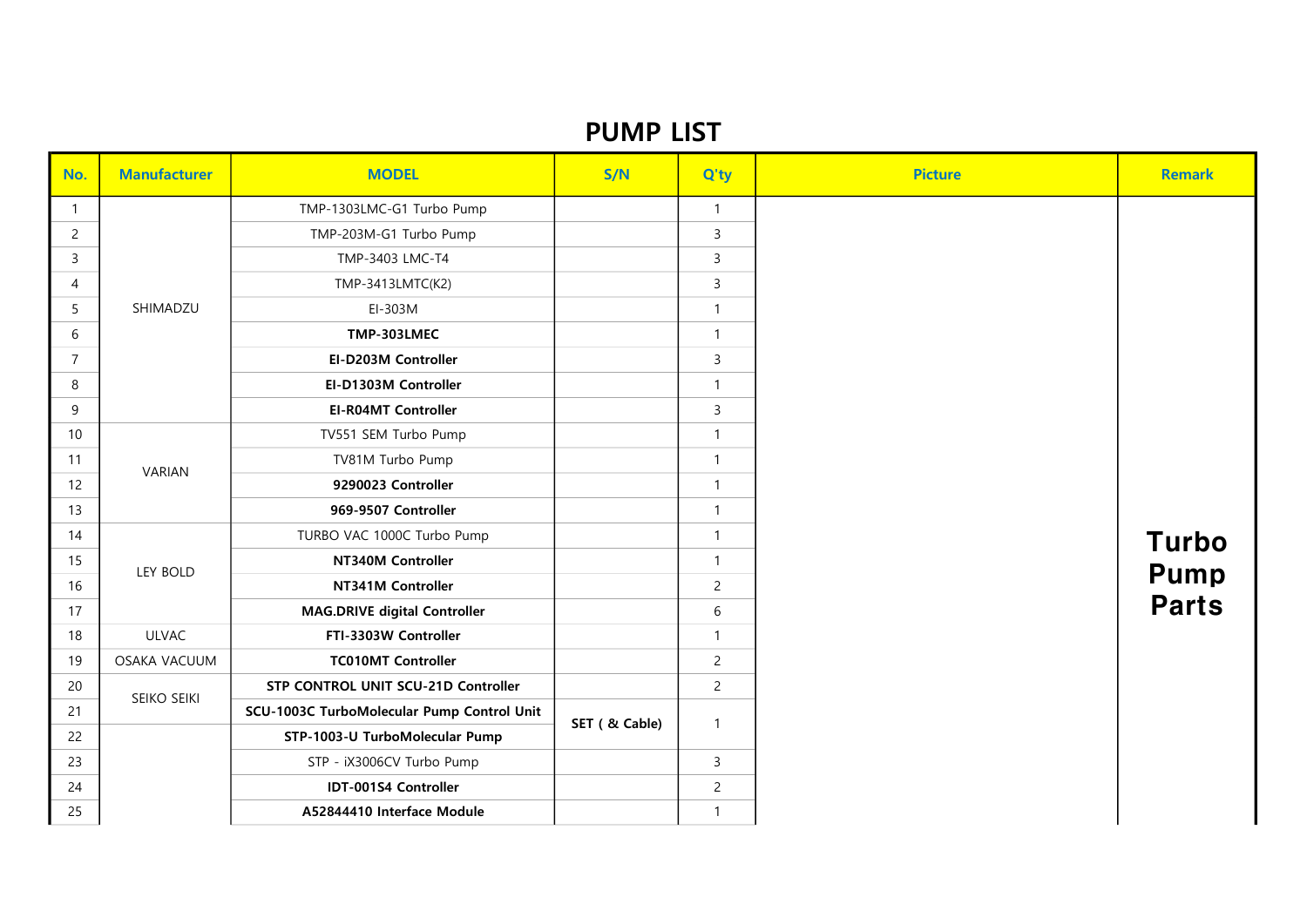## PUMP LIST

| No.             | <b>Manufacturer</b> | <b>MODEL</b>                              | S/N                    | Q'ty           | <b>Picture</b> | <b>Remark</b> |
|-----------------|---------------------|-------------------------------------------|------------------------|----------------|----------------|---------------|
| 26              | EDWARDS             | A52844440 Interface Module                |                        | $\mathbf{1}$   |                |               |
| 27              |                     | D37310000 INIM NETWORK INTERFACE          |                        | $\overline{7}$ |                |               |
| 28              |                     | D37311000 INIM NETWORK INTERFACE          |                        | $\mathbf{1}$   |                |               |
| 29              |                     | D37272000 Remote Display Control Terminal |                        | 40             |                |               |
| 30 <sup>°</sup> |                     | D37232000 iM COMMS Module                 |                        | 14             |                |               |
| 31              | EBARA               | A30W Dry-Pump                             |                        | $\mathbf{1}$   |                |               |
| 32              | EBARA               | A07V Dry-Pump                             | <b>Unit No. M60008</b> | $\overline{1}$ |                | Dry<br>Pump   |